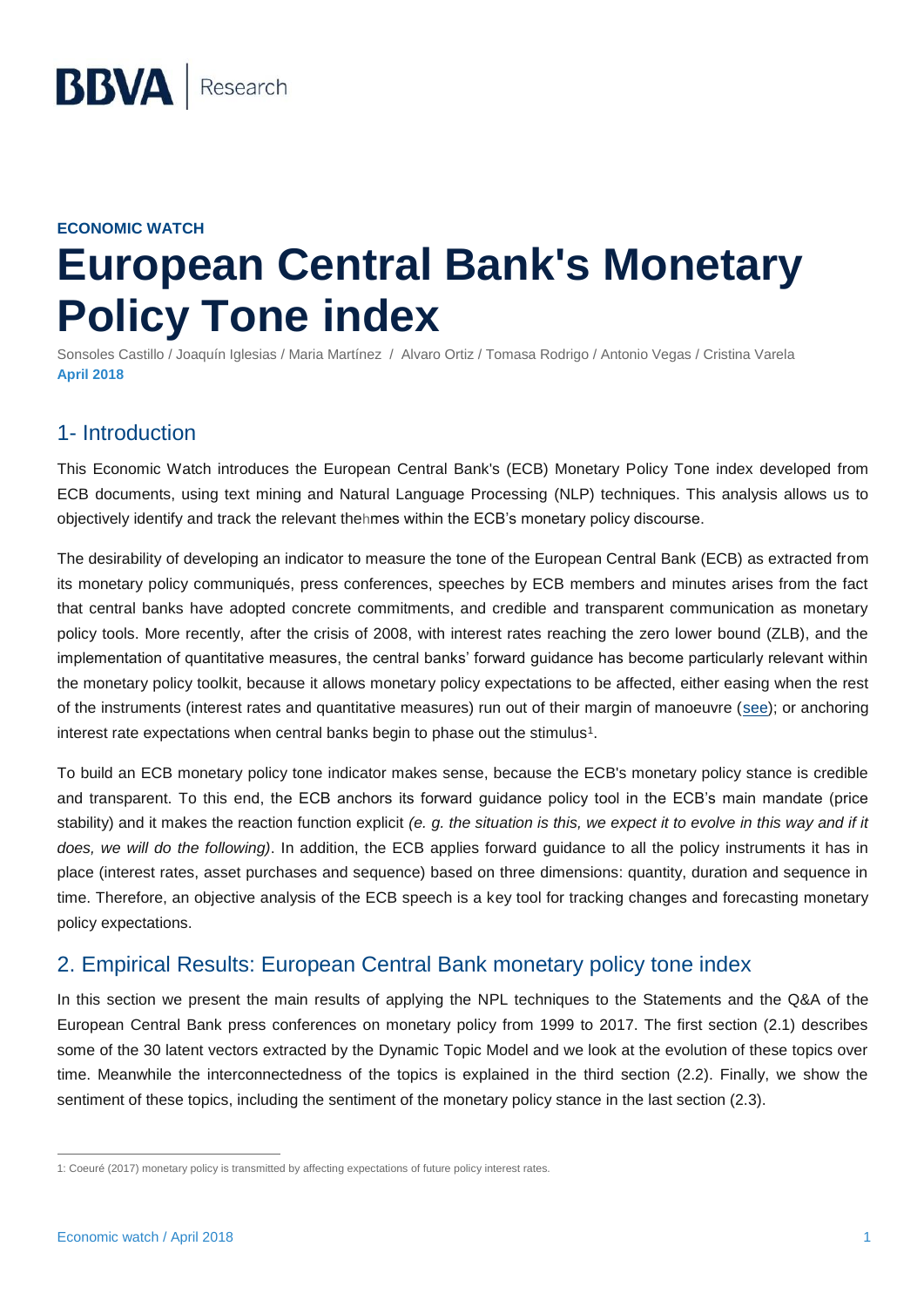#### 2.1 What are the main topics behind ECB´s statements? How have evolved across the time?

Taking information from the ECB Monetary Policy introductory statements and Q&A's press conferences from the website from July 1999 to December 2017, we pre-process the text<sup>2</sup> (cleaning, stemming, tokenising, etc.), converting it into data. We use topic modelling through the Dynamic Topic Model (DTM) to obtain the latent vectors of the topics in the documents. Using K-means clustering and computing silhouette information to validate these clusters of data, we select 30 latent vectors of words. It is up to the analyst to provide meaning to the topics estimated by the DTM. While some of the estimated topics are related to the internal wording used by the bank (when and where meetings are held) or direct comments on graphs or economic results, most topics have economic interpretability. In our analysis, out of 30 estimated topics, 19 have a direct economic interpretation. In fact, some of them share a common theme. Topics have been aggregated into 6 groups: economy, EMU integration, Banking Union, financial crisis, Standard Monetary policy (Standard MP) and Non-standard monetary policy (Non-standard MP). Figure 2.1.1 shows the six main groups already identified using this technique combined with the analysts' expert judgment.

**Figure 2.1.1** Word Clouds of some the topics considered



Source: BBVA Research

 $\overline{a}$ 

Regarding the prevalence over time of these topics, Figure 2.1.2 presents the estimated document average weight mix of the topics over time. This can be interpreted as the percentage of content within a document that is related to a particular topic. The topics with relevant "economic" semantics account for most of the weightings within the

<sup>2:</sup> Further details about data pre-processing and methodology can be found in [Iglesias et al. \(2017\).](https://www.bbvaresearch.com/wp-content/uploads/2017/12/How-do-the-EM-Central-Banks-Talk_Dec17.pdf)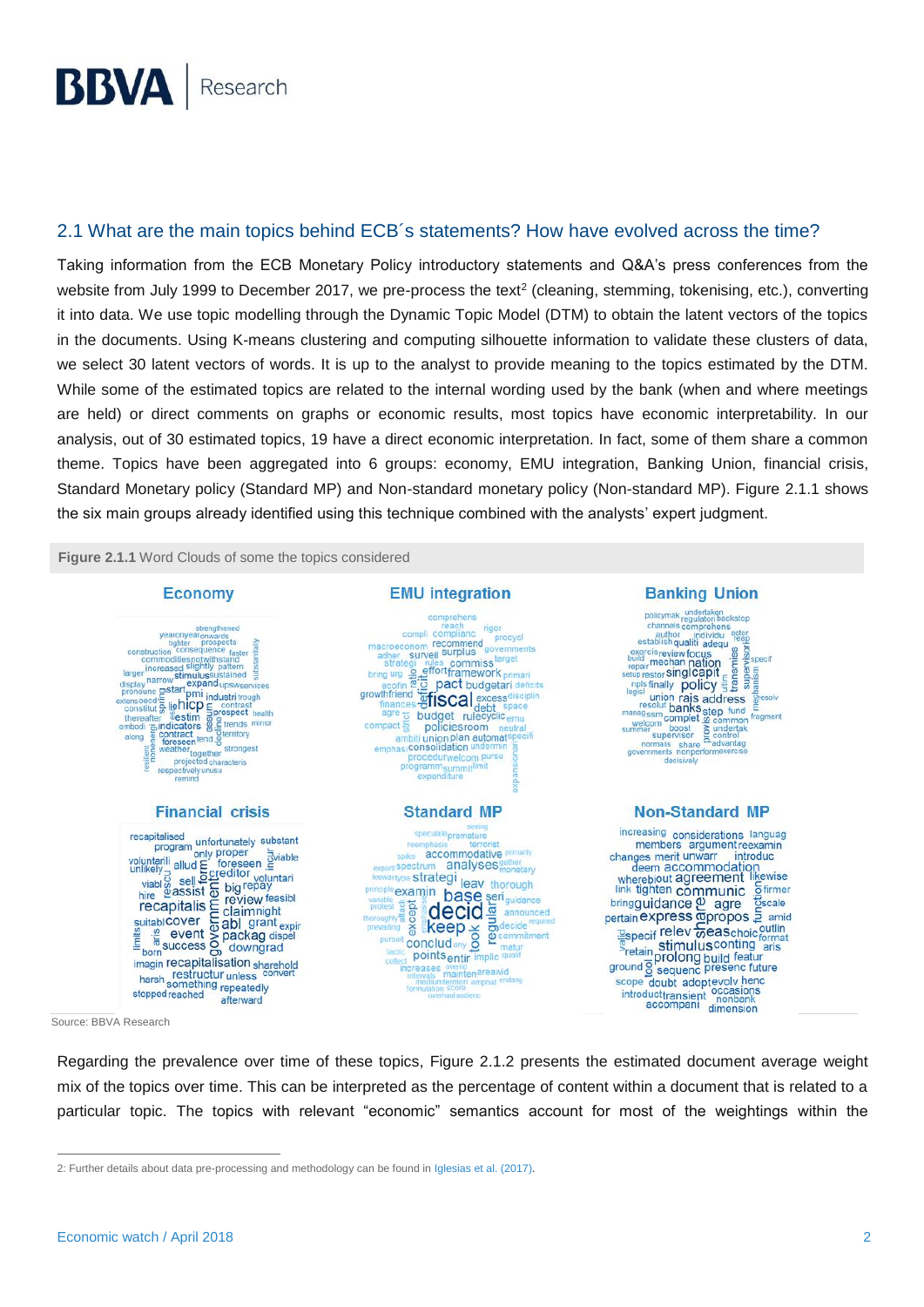

communications, ranging from well over 60% to just above 80%. Ahead of the global financial crisis (2000-2009), the topics with greater influence (or weight) are, on average, *Standard MP (33%)*, *Economy (28%)* and *EMU integration (15%)*. Meanwhile, since the crisis (2010-17), the topics with greater weight have been *Non-standard MP (27%)*, *Standard MP (21%)* and *Financial Crisis* (20%).



Source: BBVA Research

- The "Economic" topics have had a significant weight over the whole period analysed (on average 23%). Nonetheless, their initially high weight (around 28%) shrunk somewhat from 2009 up to now (displaced by the "non-standard MP" and "Financial crisis topics"). In the last few months, with the Eurozone recovery now on track, these topics have been gaining weight.
- The "EMU integration" topics had an initial significant weight until 2005 (around 20%) and then started losing influence afterwards. It makes sense that these topics would have a significant weight at the first stage of the monetary union, coinciding with the launch of the European central bank.
- The "Banking Union" topic has been gaining presence throughout the period of study. The need for a banking union emerged as central issue with the onset of the financial crisis in 2008 and the subsequent sovereign debt crisis. In mid-2012 the European banking union was launched and the first steps in its implementation were taken at the point the weight of this topic reached maximum levels (10-12%). While some steps remain before reaching a full-fledged banking union, since 2015 these topics have lost weight after the major advances towards European Banking Union already taken.

 $\overline{a}$ 

<sup>3:</sup> Only includes press conferences. Accounts of monetary policy meetings only available since 2015.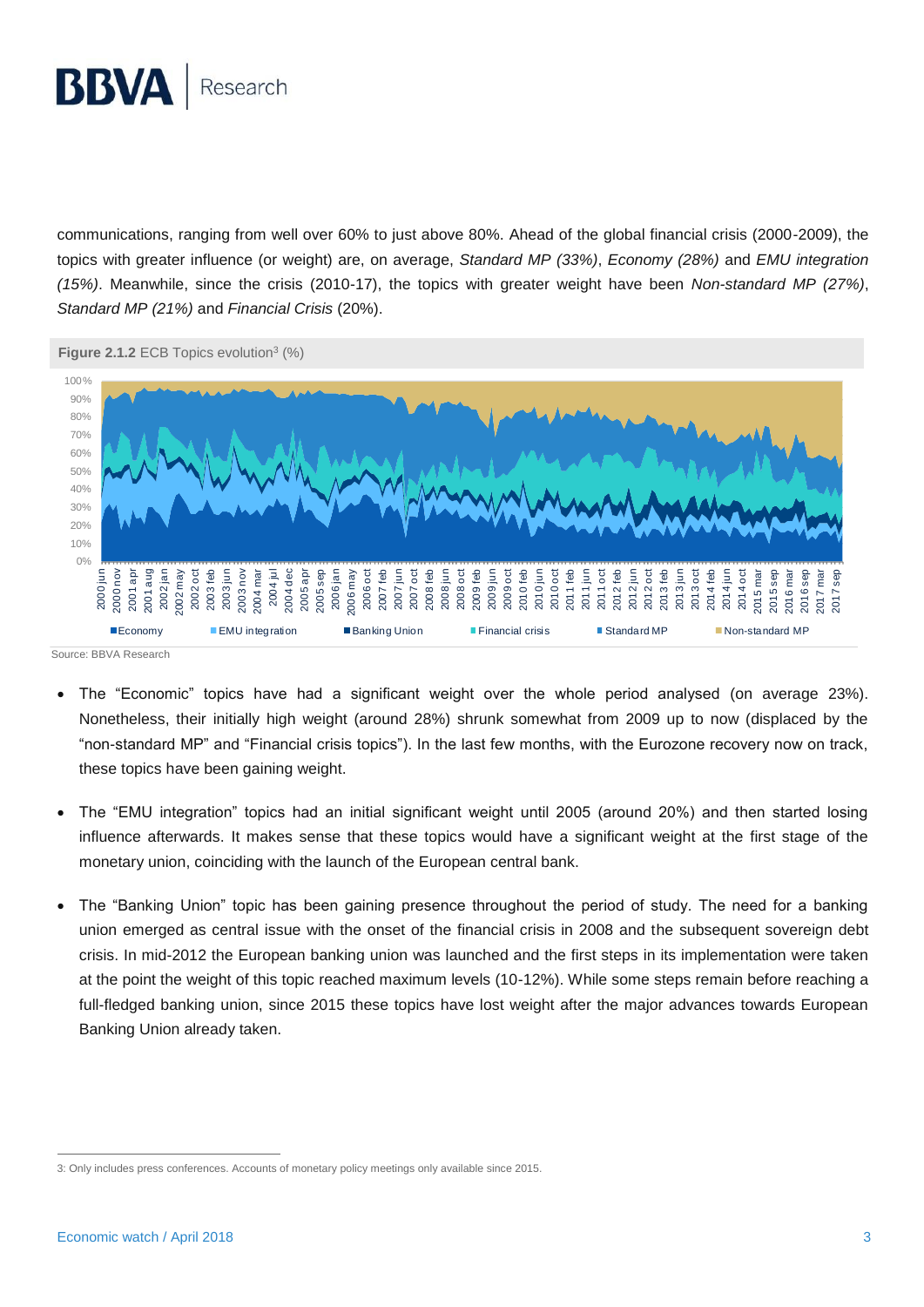

- The "financial crisis" topics started to gain significant weight once the financial crisis started (the Lehman Brothers collapse) and increased their importance in the worst days of European debt crisis (30%). Since the well-known "whatever it takes" speech by Mario Draghi in 2012, these topics have been losing weight, with the exception of 2015, when Greek crisis reemerged.
- Unsurprisingly, the "standard MP" component is one of the most significant in the ECB communications, floating around 28%. However, the nature of monetary policy has changed over time, as standard monetary policy has lost weight to give way to non-standard MP when the financial crisis started in 2008, with the crisis caused by the Lehman Brothers collapse and followed by the European debt crisis.
- Regarding "non-standard MP" topics, they have been gaining weight since the global financial crisis started in 2008, reaching the current level of 45% on average during 2017<sup>4</sup> . Since that date and in response to the subsequent European debt crisis, the ECB has adopted various measures to stabilise the economy which are aimed at achieving its ultimate goal: price stability. Apart from reducing the main refinancing rate to 0%, initially, they launched long term refinancing operations (LTROs) that allowed banks to borrow money for three years at very low interest rates<sup>5</sup>. Moreover, since mid-2014, the sharp drop in inflation expectations in the eurozone pushed the ECB to adopt other unconventional measures: forward guidance communication, introduction of negative interest rates, providing banks further cheap liquidity with long-term financing (for four years) at very low interest rates, and launching a programme to buy public sector securities which joined the purchase programme of private sector securities (ABS, covered and corporate bonds), better known as quantitative easing (QE).

## 2.2 The increasing complexity of Monetary Policy: network analysis

We also use the results from the DTM to build networks and analyse the interrelations between the topics and how this relational structure can change over time. The DTM with 30 topics is considered in three ways, using only the data for each period of the eurozone's economic history. After aggregating the latent vectors into topics, we build networks for each period using the mean weights of each group as the size of the nodes and the correlation matrix of probability of co-occurrence of the words averaged across topic groups as the edges.

Figure 2.2.1 shows the networks between the main topics identified in the ECB texts and how they are interconnected with each other depending on the challenges that the monetary authority faces in each period of time. The node colour indicates clusters using a community detection algorithm called modularity developed by Blondel et al (2008). Topics for which the labelling is unknown are removed from the graph in the interest of visual clarity.

 $\overline{a}$ 4: In these topics we have included words regarding the exit strategy from non-standard monetary policy measures (tapering).

<sup>5:</sup> (Before the crisis in 2008, the longest LTRO maturity was three months).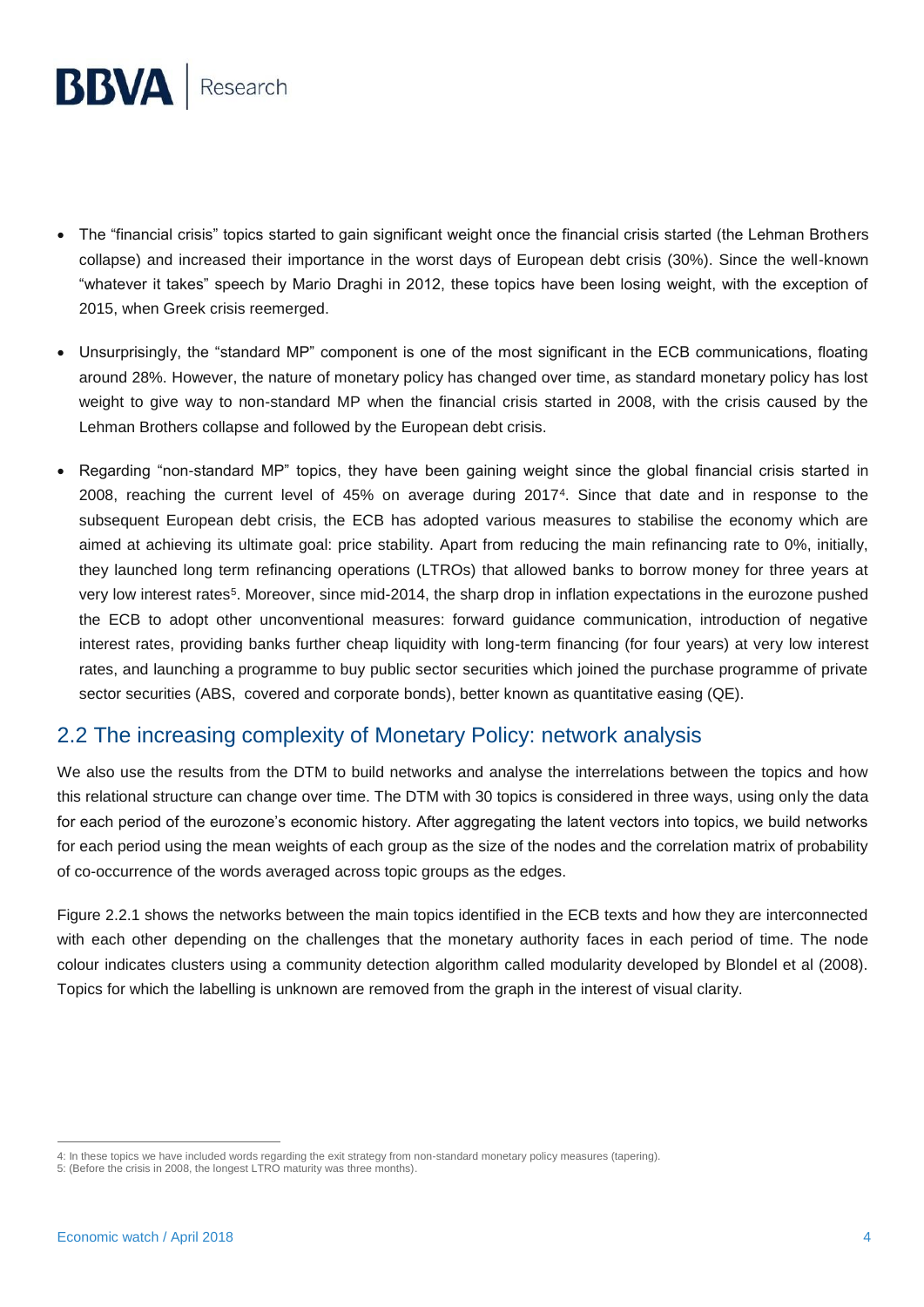



**Figure 2.2.1** Network analysis: topic relationships and evolution over time

Source: BBVA Research

- During the period of the first few years of the functioning of the economic and monetary union (EMU) (1999-2Q07), the establishment of the ECB and a single currency were significant movements in the integration process. Therefore, both EMU integration and Euro currency nodes display signs of centrality and relevance. This is clearly related to inflation and economic activity. During this period, monetary policies are clearly aligned with the prominence of the standard monetary policy.
- In the global financial crisis period (3Q07-4Q13), the monetary policy of the ECB and the central banks around the world became increasingly complex. Credit crunch, liquidity constraints and the recession hit the eurozone economy, and once the space for traditional monetary policy was exhausted, non-standard MP measures appeared in the network and liquidity increased its presence. Moreover, following the financial crisis and the European debt crisis, European authorities responded to the crisis with several measures, among them the creation of the banking union which appeared in the network.
- From 2014, non-standard MP measures increased their presence in the documents as during this period the ECB launched the programme to buy bonds from the sovereign states of the eurozone (QE). Although since mid-2017 the focus has been on the exit strategy which appeared in the network, given that the ECB was starting to adjust the recalibration of the asset purchase programme and beginning to communicate the next steps in the process of monetary policy normalisation.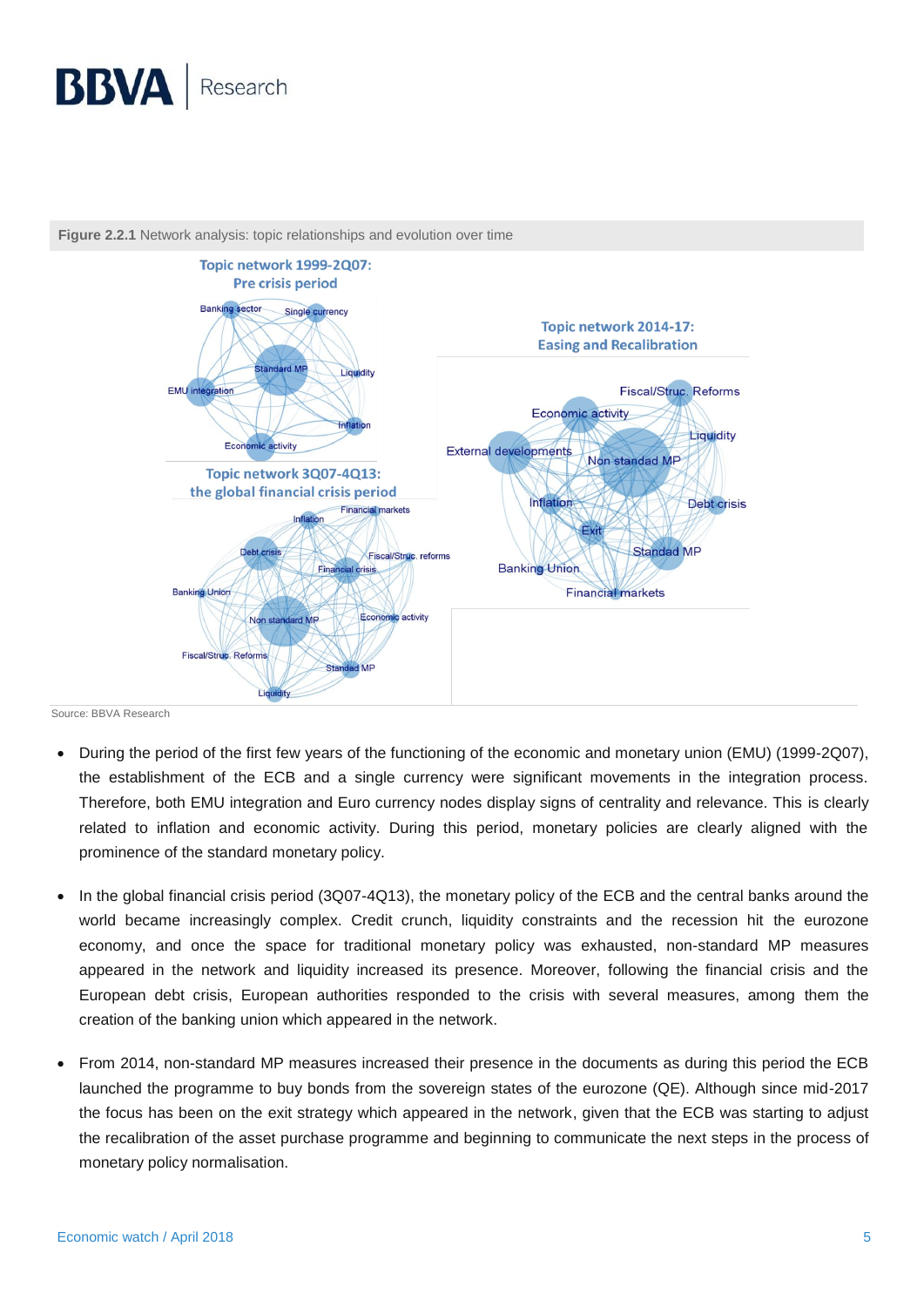## 2.3 Sentiment of the monetary policy stance

To measure the tone or sentiment of the identified topics, we also assess the sentiment of the ECB statements (a proxy for ECB monetary policy stance), by using the lexicon approach. We have defined a specially-designed dictionary for central bank language [\(see](https://www.bbvaresearch.com/wp-content/uploads/2017/12/How-do-the-EM-Central-Banks-Talk_Dec17.pdf) methodology), as well as the Loughran/McDonald dictionary (Loughran and McDonald 2009) and the Fed Dictionary for Financial Stability (Correa et al, 2017), in order to identify sentiment charge in the documents (positive or negative sentiment).

As positive central bank statements are associated with positive economic and financial conditions and vice versa, we can interpret the ECB sentiment as a proxy for the degree of hawkishness (or dovishness) of the monetary policy stance. Moreover, given the above, we present the indicator using a normalised index: a positive (negative) value is associated with a tone statistically more positive (negative) than the average.

In light of the results, we have identified two main periods in ECB sentiment. In the first period (1999-2007) the sentiment was positive, indicating that the ECB monetary policy stance had a hawkish bias, especially during the years 2004-2007 (years associated with economic prosperity). In the second period (2007-2017) the sentiment dropped steadily from the financial crisis in 2007 to 2013 when the sentiment reached its lowest levels.

From 2013 onwards, although the sentiment has had a dovish bias, it has initiated an upward path to neutrality. More recently, the short-term sentiment has been very close to neutrality as the ECB is preparing the pullback of stimulus measures, such us the gradual ending (tapering) of the asset purchase program (QE), on the back of a gradual upward inflation path [\(see](https://www.bbvaresearch.com/en/publicaciones/synthetic-inflation-indicator-in-the-eurozone-closing-the-gap-in-a-sustained-manner/) Synthetic inflation indicator in the Eurozone).



Source: Bloomberg and BBVA Research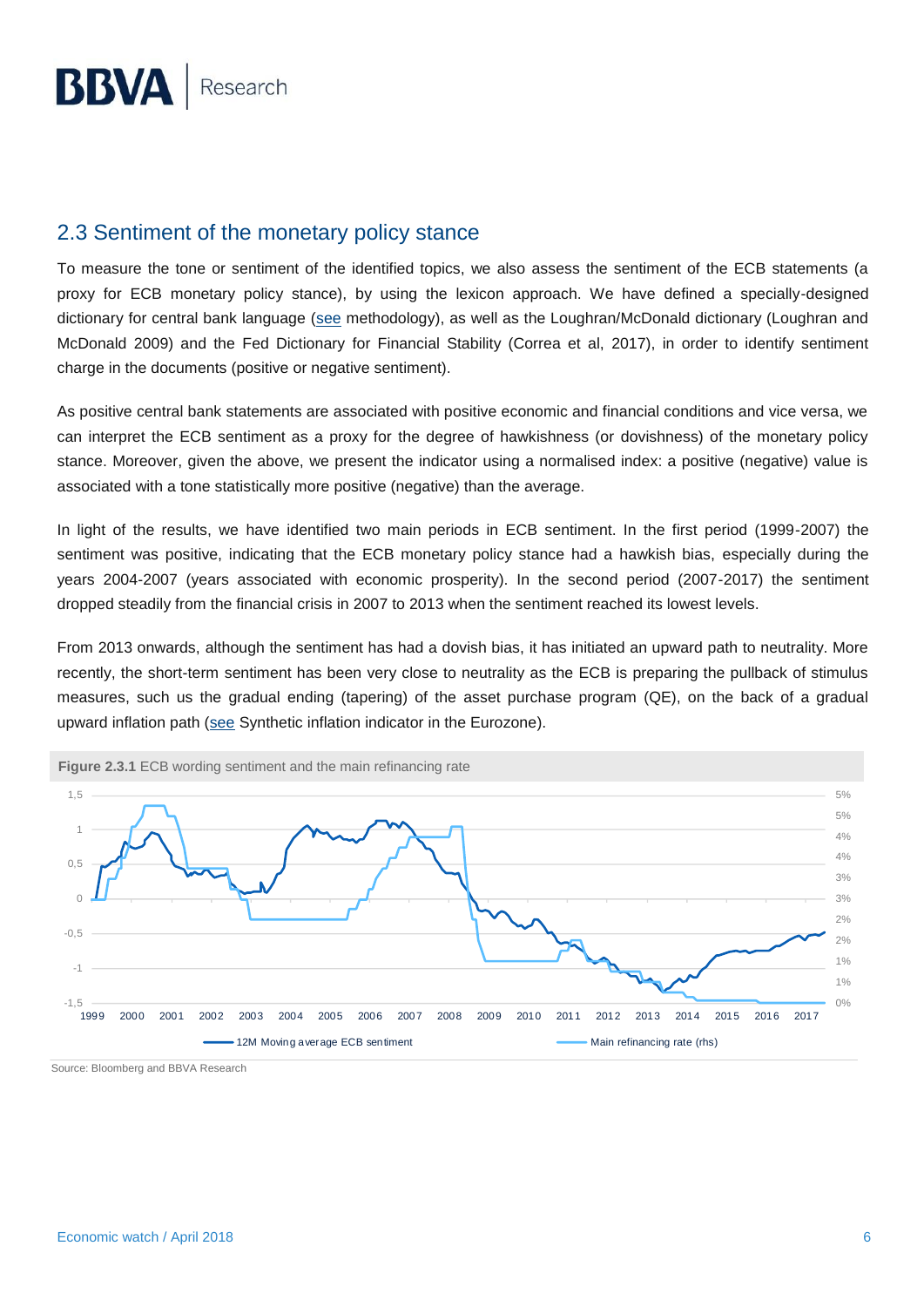# **BBVA** Research

The components of the ECB wording tone are the individual sentiments of each topic analysed in the previous section. In the chart below, we can see the breakdown of the ECB wording tone by the main topics identified.



**Figure 2.3.2** Components of ECB wording tone by main topics (moving average and normalised index)

Source: BBVA Research

The results show that during the first period (1998-2007), all the components were positive. In the second period (2007-2017), the tone turned negative in all of its components, and especially negative in the financial crisis component, coinciding with the eurozone sovereign debt crisis (2009-2013). Later, in 2012, the non-standard MP component started to gain weight and placed a negative pressure on the ECB wording tone. The "whatever it takes" speech by Mario Draghi seems to have represented a reversal in the components of the ECB wording tone: all the components started to raise steadily, the financial crisis component declined in importance, while the non-standard MP component gained in importance. More recently, this component has been the major driver of ECB wording sentiment, adding a downward bias in the sentiment. Excluding this component would lead to an ECB wording sentiment slightly above the average, which is neutral with slightly positive bias.

We also analysed the relationship between the sentiment of both non-standard MP and standard MP and marketrelated instruments. We found a strong positive relationship between the sentiment of standard MP and the EONIA futures (73% correlation coefficient) and a strong negative relationship between the sentiment of non-standard MP and the ECB balance sheet (-89.70%), as we can see in the charts below.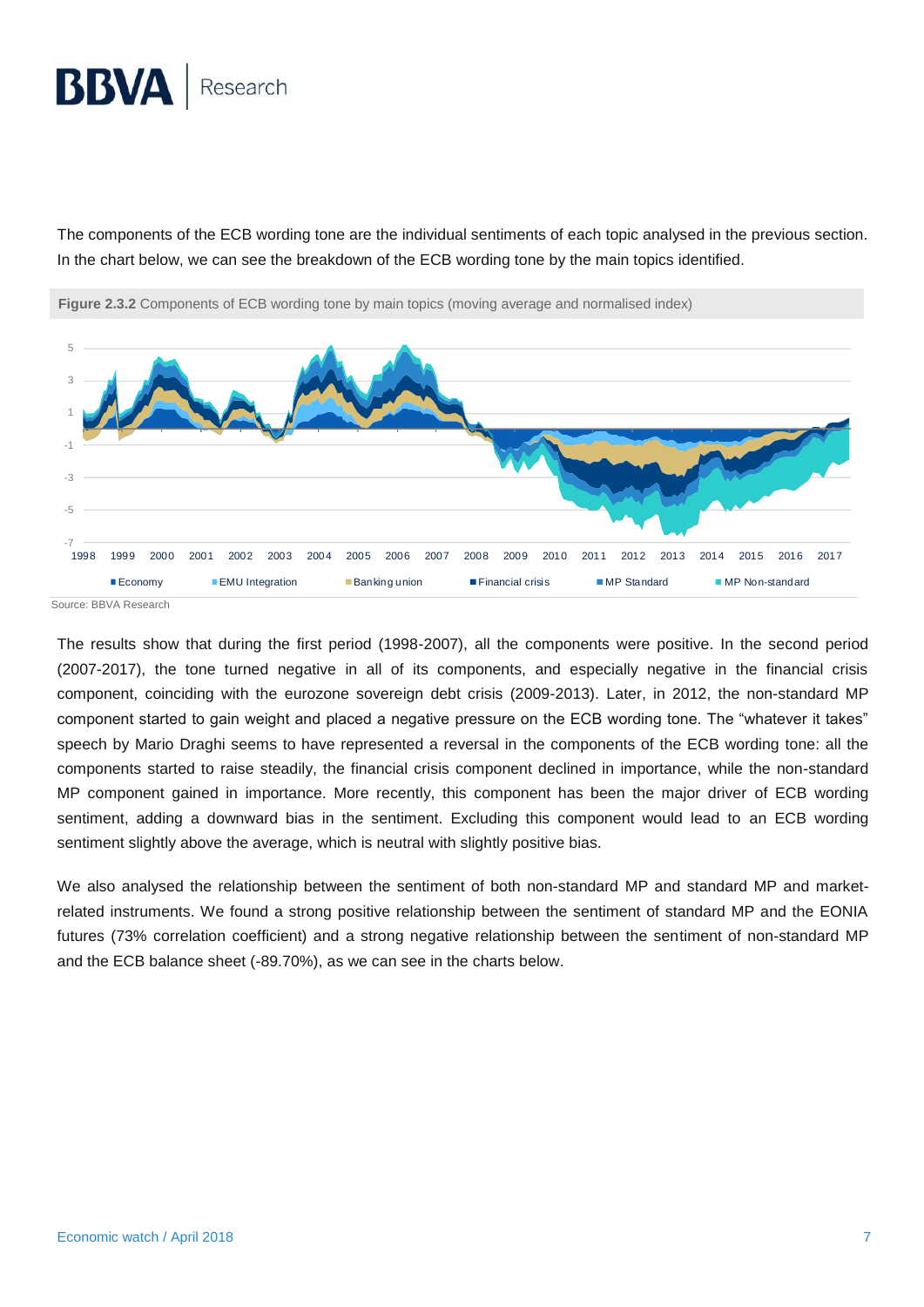# **BBVA** Research



**Figure 2.3.3** Relationship between financial variables and non-standard and standard monetary policy sentiment

Source: Bloomberg and BBVA Research